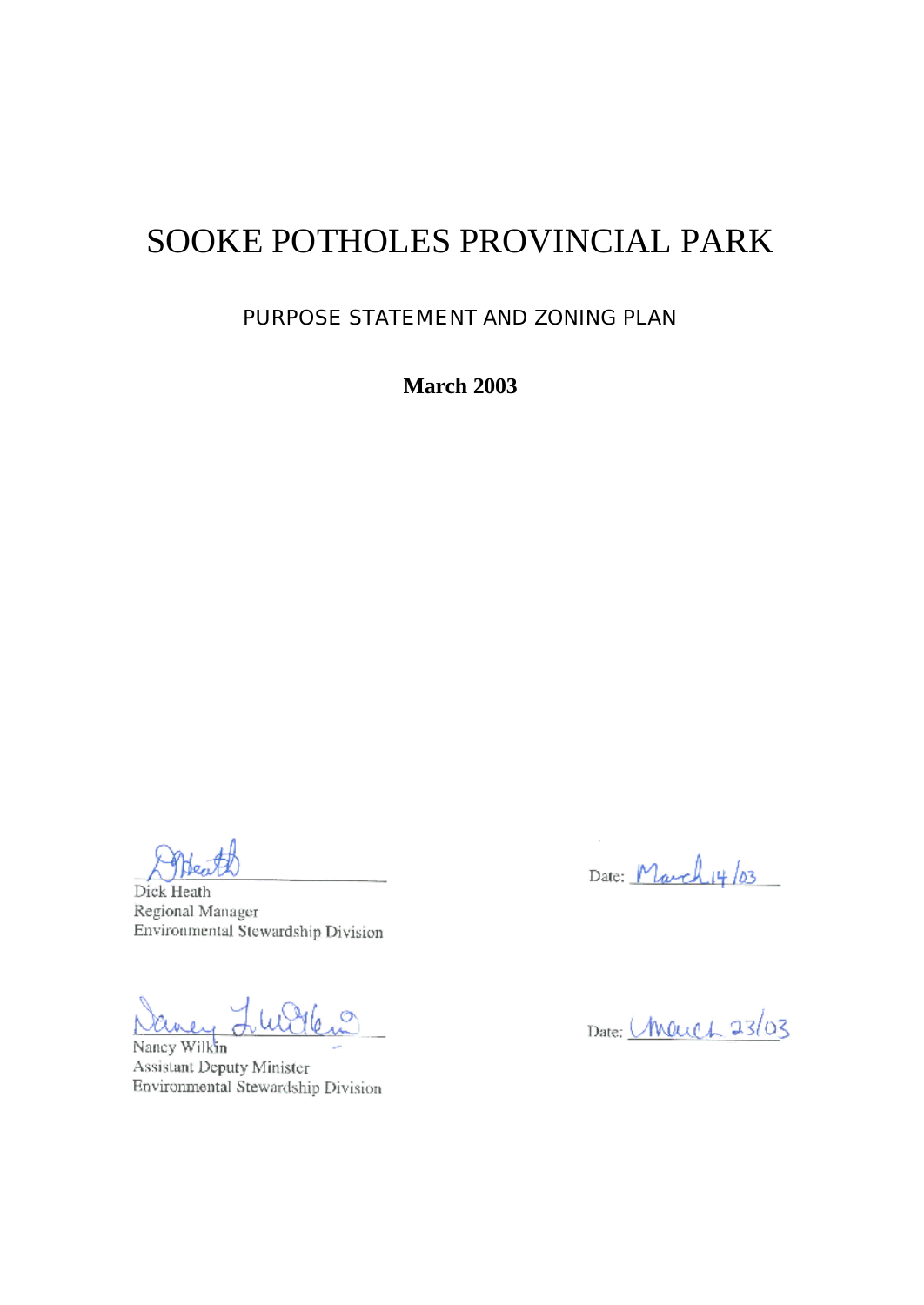### **SOOKE POTHOLES PROVINCIAL PARK Purpose Statement and Zoning Plan**

#### **Primary Role**

The **primary** role of Sooke Potholes Provincial Park is to provide access to a popular swimming area along the Sooke River. Other recreational activities include picnicking and wildlife viewing. Renowned for the water carved potholes, the seven-hectare park is a major destination for many local and regional day users and swimmers who enjoy recreating in the river's unique potholes. The potholes are outside of the park boundaries.

The **secondary role** of this park is to protect remnant old growth Douglas-fir and associated plant communities that line the Sooke River. This important chinook and coho salmon spawning river also serves as a primary wildlife corridor as it connects the Sooke Hills and Capital Region greenbelt.

| <b>Known Management Issues</b>                                                                                                                                                                                                                                                                                                                                                                                   | <b>Response</b>                                                                                                                                                                            |
|------------------------------------------------------------------------------------------------------------------------------------------------------------------------------------------------------------------------------------------------------------------------------------------------------------------------------------------------------------------------------------------------------------------|--------------------------------------------------------------------------------------------------------------------------------------------------------------------------------------------|
| Housing and commercial development is<br>underway adjacent to the park. This<br>development may impact existing park<br>facilities and infrastructure (i.e. parking lot,<br>motorized access). Increased use and<br>adjacent development may also impact on the<br>natural values associated with the park<br>including wildlife and plant communities;<br>unknown threats to salmon and river water<br>quality. | Monitor and provide input to local development<br>planning processes regarding adjacent<br>developments to determine potential impacts,<br>if any, on park values.                         |
| Existing park facilities are located in the road<br>right-of-way in the name of the District of<br>Sooke.                                                                                                                                                                                                                                                                                                        | Pursue formal agreement with the District of<br>Sooke.                                                                                                                                     |
| The Sooke River potholes swimming site is<br>located beyond the park boundary.                                                                                                                                                                                                                                                                                                                                   | Install boundary signage.                                                                                                                                                                  |
| High level of vandalism and lack of staff<br>presence in park.                                                                                                                                                                                                                                                                                                                                                   | Increase community awareness and promote<br>local resident stewardship.                                                                                                                    |
| Existing park boundary does not include<br>portions of the Sooke River.                                                                                                                                                                                                                                                                                                                                          | Add river foreshore to park in order to manage<br>recreational use.                                                                                                                        |
| High regional recreation use (not provincially<br>significant) and main features are outside the<br>existing park boundary.                                                                                                                                                                                                                                                                                      | Undertake an evaluation of the park's<br>contribution to protected area system<br>objectives and investigate potential<br>transfer to a more appropriate regional or<br>local park agency. |

#### **Zoning**

The entire park (7.28 hectares) is zoned Natural Environment. A parking area, signage and pit toilets are located within the District of Sooke's road right-of-way.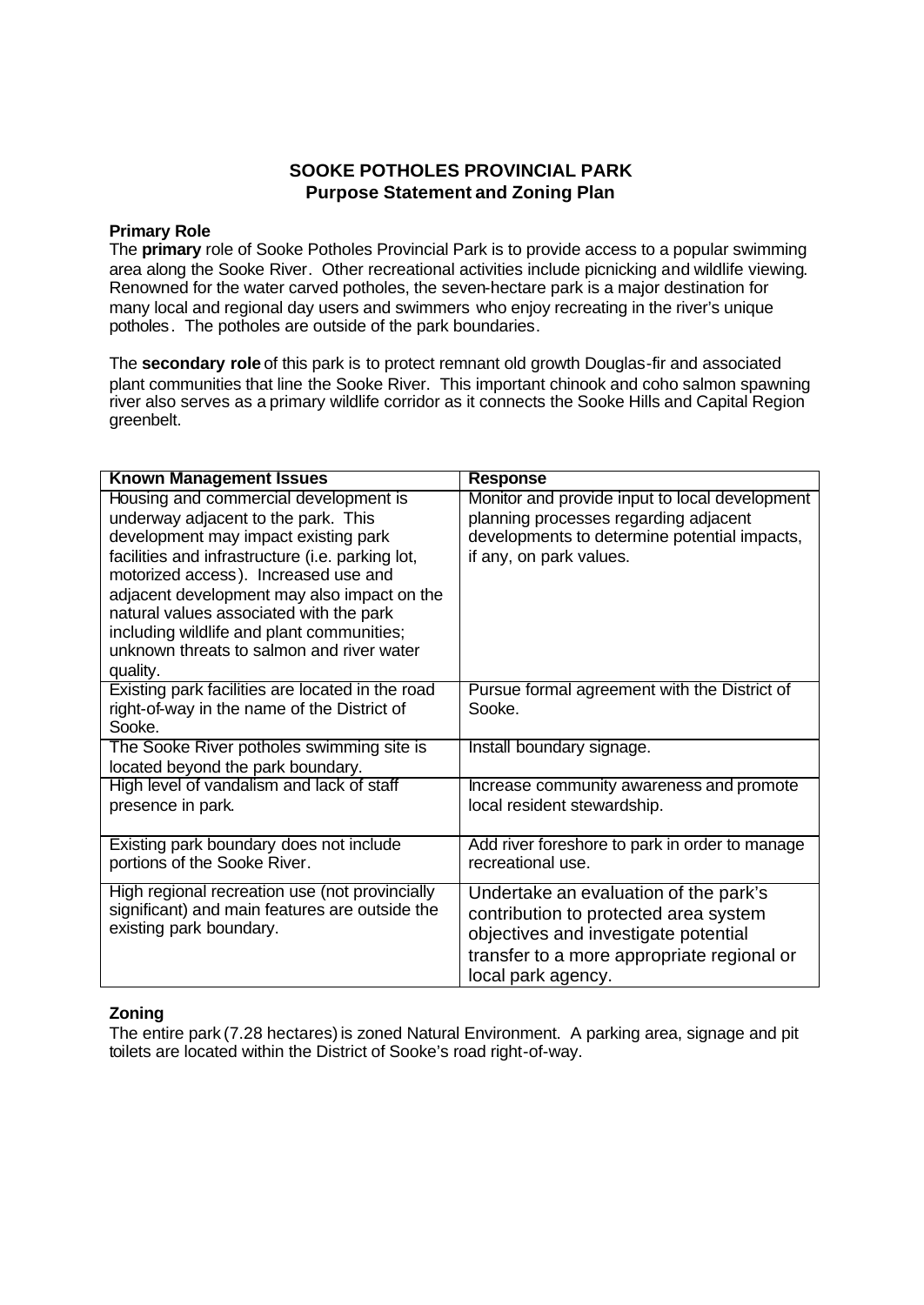| <b>Conservation</b>      |                                                                                                                                                                                                                                                      |  |  |
|--------------------------|------------------------------------------------------------------------------------------------------------------------------------------------------------------------------------------------------------------------------------------------------|--|--|
|                          |                                                                                                                                                                                                                                                      |  |  |
|                          | Situated in the well represented Leeward<br>Island Mountains Ecosection. (16%<br>protected provincially). Sooke Potholes<br>contributes minimally (<0.01% of overall<br>representation) and quality of representation<br>is poor due to small size). |  |  |
| $\blacksquare$           | CWHxm2 variant (only 4.13% of CWHxm2<br>protected in the PA system); Sooke<br>Potholes contributes minimally (0.05% of<br>overall representation) and quality of<br>representation is poor due to small size.                                        |  |  |
| ⊠                        | Provide access to unique locally and<br>regionally significant water-carved Sooke<br>River potholes.                                                                                                                                                 |  |  |
| ⊠                        | Sierra wood fern (Theliptrys navedensis), a<br>red-listed plant, is found in the park; Lupinus<br>rivalaris may also be found in or around the<br>Sooke potholes.                                                                                    |  |  |
|                          |                                                                                                                                                                                                                                                      |  |  |
| <b>Recreation</b>        |                                                                                                                                                                                                                                                      |  |  |
|                          |                                                                                                                                                                                                                                                      |  |  |
| ⊠                        | Close proximity to Galloping Goose trail.                                                                                                                                                                                                            |  |  |
| ⊠                        | Important regional day use and destination<br>to popular Sooke Potholes.                                                                                                                                                                             |  |  |
|                          |                                                                                                                                                                                                                                                      |  |  |
| ⊠                        | High level of visitation and opportunity for<br>wildlife viewing of spawning salmon.                                                                                                                                                                 |  |  |
| <b>Cultural Heritage</b> |                                                                                                                                                                                                                                                      |  |  |
| ⊠                        | Unknown although traditional First Nations<br>fishing activities most likely occurred in this<br>area.                                                                                                                                               |  |  |
| $\Box$                   |                                                                                                                                                                                                                                                      |  |  |
|                          |                                                                                                                                                                                                                                                      |  |  |